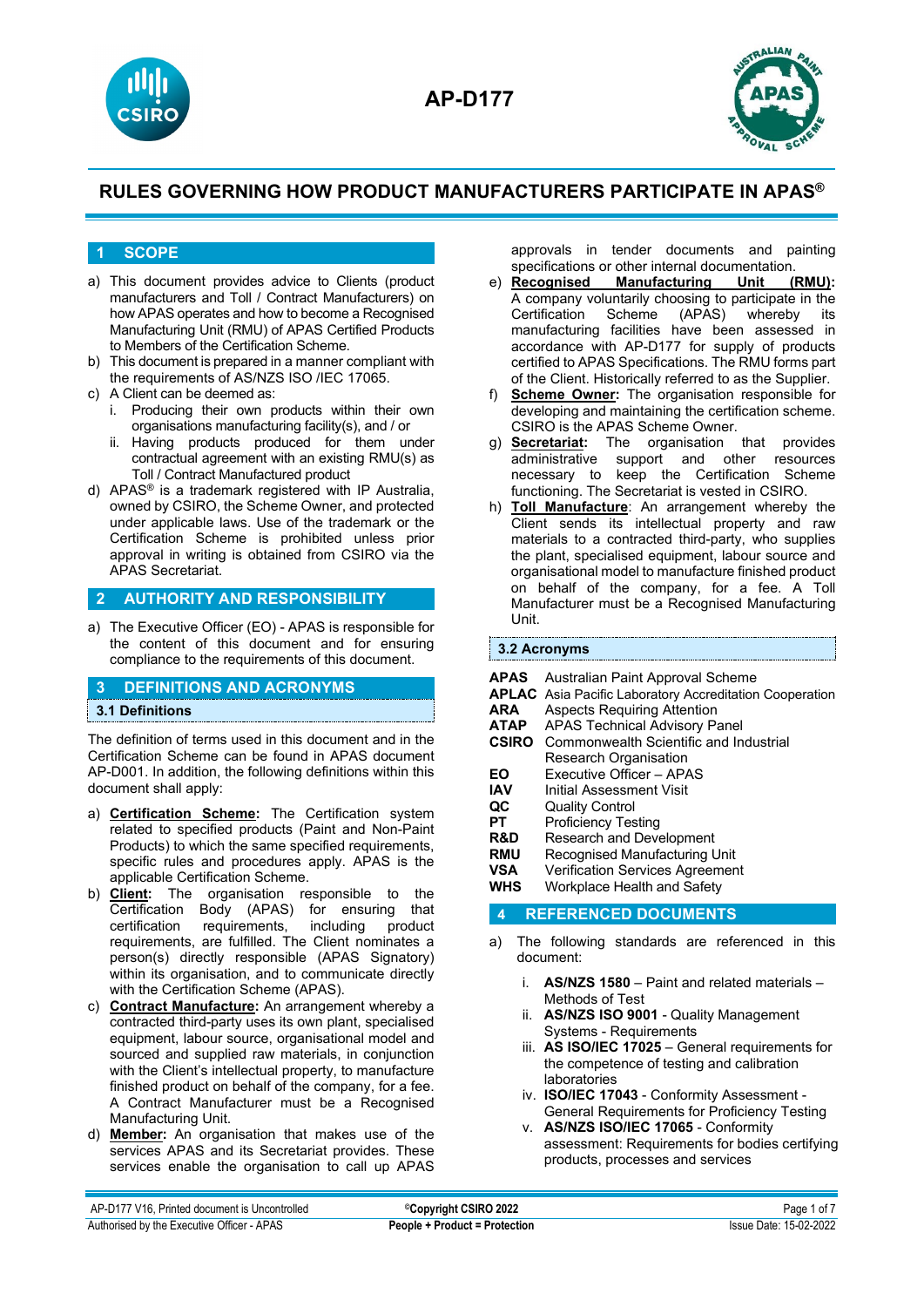



These documents may be purchased through the Reference Standards Australia website: <https://www.standards.org.au/>

- b) The following APAS documents are referenced in this document:
	- i. AP-C001 Certificate of APAS Accreditation
	- ii. AP-D001 Rules Governing How APAS® **Operates**
	- iii. AP-D003 APAS® Schedule of Fees
	- iv. AP-D004 Rules Governing Appeals and Complaint Handling
	- v. AP-D112 APAS® Terms of Reference for the Certification Scheme
	- vi. AP-D114 Rules Governing APAS® Recognition as a Testing Authority
	- vii. AP-D150 Rules Governing How Specifying Organisations become Members of APAS®
	- viii.AP-D174 APAS® Conformance Requirements
	- ix. AP-D178 Rules Governing Proficiency Testing Providers
	- x. AP-D183 Guidelines for Changes to Formulation of Approved Products
	- xi. AP-D192 Rules Governing the APAS® Product Certification Scheme
	- xii. AP-D194 Application for APAS® Signatory **Status**
	- xiii.AP-F002 Application for Accreditation as an APAS Recognised Manufacturing Unit

All APAS documents (except AP-C001) are available for download from the APAS web site: <https://vs.csiro.au/apas/documents/>

### **5 BACKGROUND**

- a) To obtain a broad overview of how the Australian Paint Approval Scheme (APAS) operates, refer to APAS document AP-D001.
- b) For information about how to become a member of APAS, refer to APAS document AP-D150.
- c) To view the associated fees charged by CSIRO for APAS-related services, refer to APAS document AP-D003.

### **6 PARTICIPATION CRITERIA**

- a) APAS recognises manufacturing units as complying with APAS requirements for good manufacturing practices and processes. This identifies them as having:
	- i. The business control systems to consistently manufacture products to a defined quality standard, and
	- ii. The technical competence to test products routinely and consistently to the same standard, and
	- iii. A system of technical control that safeguards ongoing product quality, and
- iv. A manufacturing process that is consistent with good industry practice, and
- v. Processes and procedures to ensure an adequate level of workplace health and safety (WHS) and environmental practices are in place.
- b) Compliance with these criteria is detailed in clause 7 below.
- c) Where the manufacturer is based overseas, and it is deemed preferable to make product certification applications locally in Australia, for example, due to familiarity with AS/NZS 1580 test methods, the requirements of APAS document AP-D114 shall apply to the test authority.
- d) The specific conformance requirements for recognition as an APAS RMU are detailed in APAS document AP-D174.

## **7 COMPLIANCE REQUIREMENTS**

### **7.1 Business Control Systems**

a) Applicants shall be able to demonstrate compliance with clause 6 of APAS document AP-D114.

### **7.2 Technical Competence Systems**

a) Applicants shall be able to demonstrate compliance with clauses 7, 8 and 9 inclusive of APAS document AP-D114.

### **7.3 Manufacturing Competence Systems1,2,3**

- a) All Applicants (Clients) shall participate in an APAS audit of their manufacturing facility, including QC and / or R&D test laboratories, in order to determine compliance to the requirements.
- b) Clients that manufacture their own products will have the audit performed on each of their own manufacturing facilities requiring Accreditation (refer to First Tier in clause 1 b) 1. APAS document AP-D174).
- c) Clients that have their products manufactured for them under contractual agreement (Toll / Contract manufacturing) with an existing RMU, will have the Toll / Contract Manufacturing facility(s) audited accordingly. This audit will be additional to the existing RMUs standard audit for ongoing Accreditation (refer to Second Tier in clause 1 b) 2. APAS document AP-D174) .

### **NOTE:**

**<sup>1</sup>**The RMU undergoing the First Tier audit (initial full APAS audit) is responsible for all costs associated with this audit.

<sup>2</sup> The RMU undergoing the Second Tier audit (whose products are made by the First Tier RMU on their behalf under a Toll / Contract Manufacturing arrangement) is responsible for all costs associated with this audit.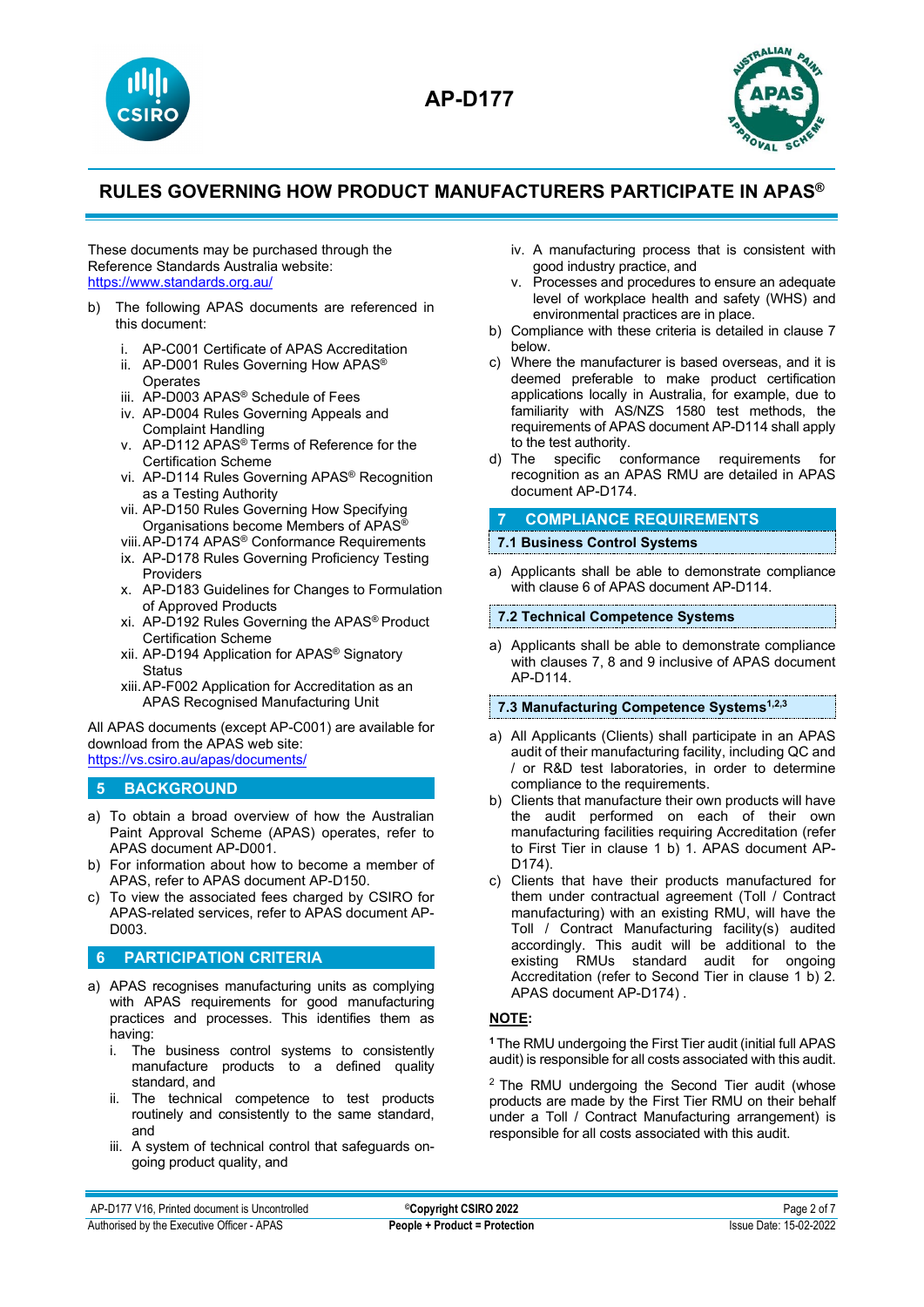



- **<sup>3</sup>**A senior management representative of the RMU undergoing the Second Tier audit must be present at the time of the audit to be able to answer any and all questions relating to the products Toll / Contract Manufactured for them by the RMU that underwent the first tier audit process.
- d) Should an existing RMU acting in a Toll / Contract Manufacturing capacity for the Client have its accreditation Suspended and / or Withdrawn, by extension, the Client utilising this service will also have this accreditation Suspended and / or Withdrawn (refer to clause 10).

### **8 RECOGNITION PROCESS**

#### **8.1 Application**

- a) Applicants can be either local (Australian) or overseas based organisations. Local organisations must have a current ABN or ACN and not be a Trust.
- b) The Applicant can be either a product manufacturer [owned manufacturing facility(s)] and / or a Client that has its products Toll / Contract Manufactured at an existing RMU.
- c) If the manufacturer is overseas based, the Applicant may also be the local importer or agent making the application on behalf of the overseas manufacturer.
- d) The Applicant shall study and become familiar with this document and all other referenced documents located here<https://vs.csiro.au/apas/documents/>
- a) When satisfied that the Applicant will meet the requirements outlined in this document, the application form AP-F002 (downloadable from the above link) shall be forwarded to the EO via ordinary mail or email:

Executive Officer, APAS Trudy Lennon-Bowers CSIRO Private Bag 10 Clayton South, Victoria, Australia 3169 Or Email: [trudy.lennon-bowers@csiro.au](mailto:trudy.lennon-bowers@csiro.au)

- e) Where a local agent is making the Application as per 8.1 c) above, two (2) AP-F002 forms will need to be submitted – one for the overseas based manufacturer and one for the local importer/agent.
- f) The EO or their delegate shall review the application(s) to ensure all required data is provided and all preconditions have been complied with, for example ISO 9001 and/or ISO 17025 accreditation current and active.
- g) Any omissions or errors shall be resolved with the Applicant prior to proceeding with the application.
- h) All applications shall, to the maximum extent possible, be processed in order of receipt.
- i) Except for situations outlined in 8.3 d) below, there shall be no accelerated advancement up the queue as

a result of applicant's size, importance or payment of incentive(s).

### **8.2 Service Agreement**

- a) APAS will acknowledge receipt of the application and forward a Verification Service Agreement (VSA) for signing and return (refer to APAS document AP-D112, clause 12.4).
- b) The purpose of the VSA is to clearly document:
	- i. What the Applicant can expect in the way of CSIRO's APAS services
	- ii. What CSIRO expects in return of the Applicant
	- iii. The price of those services
	- iv. A Certified Trademark Agreement governing how the APAS logo and trademark(s) may be used
- c) Once the signed VSA is returned, CSIRO will issue a tax invoice for the Application fee.

### **8.3 Pre-Audit Activities**

- a) APAS will acknowledge receipt of the signed VSA and forward a pre-audit questionnaire to obtain basic information regarding the state of adherence to compliance requirements. The purpose of the questionnaire is to determine how ready the Applicant is for an APAS manufacturing audit. An Applicant who is not ready will be wasting their money and everyone's time by submitting to an audit at this stage.
- b) APAS will review the completed questionnaire and advise the Applicant of any obvious shortcomings which may impede an immediate audit.
- c) Once a prima facie case is established that the Applicant is likely to be ready for an Initial Assessment Visit (IAV), a Lead Auditor will be assigned and, the Lead Auditor and the Applicant will agree on a date for an IAV.
- d) Wherever possible, applications will be processed in order of receipt. However, in some instances this may not be optimal for either APAS or the Applicant. APAS tries to maximise the value of audit travel, so wherever possible, more than one audit is scheduled for each trip to a region. Sometimes, for example when there is only one trip per year to that region, and a trip is due soon, the new Applicant may be added to the trip, thereby effectively *jumping the queue*. The alternative will require extra expense for both the Applicant and CSIRO.

### **8.4 Initial Assessment Visit**

a) The IAV shall only be scheduled once the application fee has been paid.

**NOTE:** In certain circumstances, for example at the request of the Applicant or if there has been a history of slow payment or other issues, CSIRO may choose to request whole or part payment of the audit fee prior to undertaking the audit.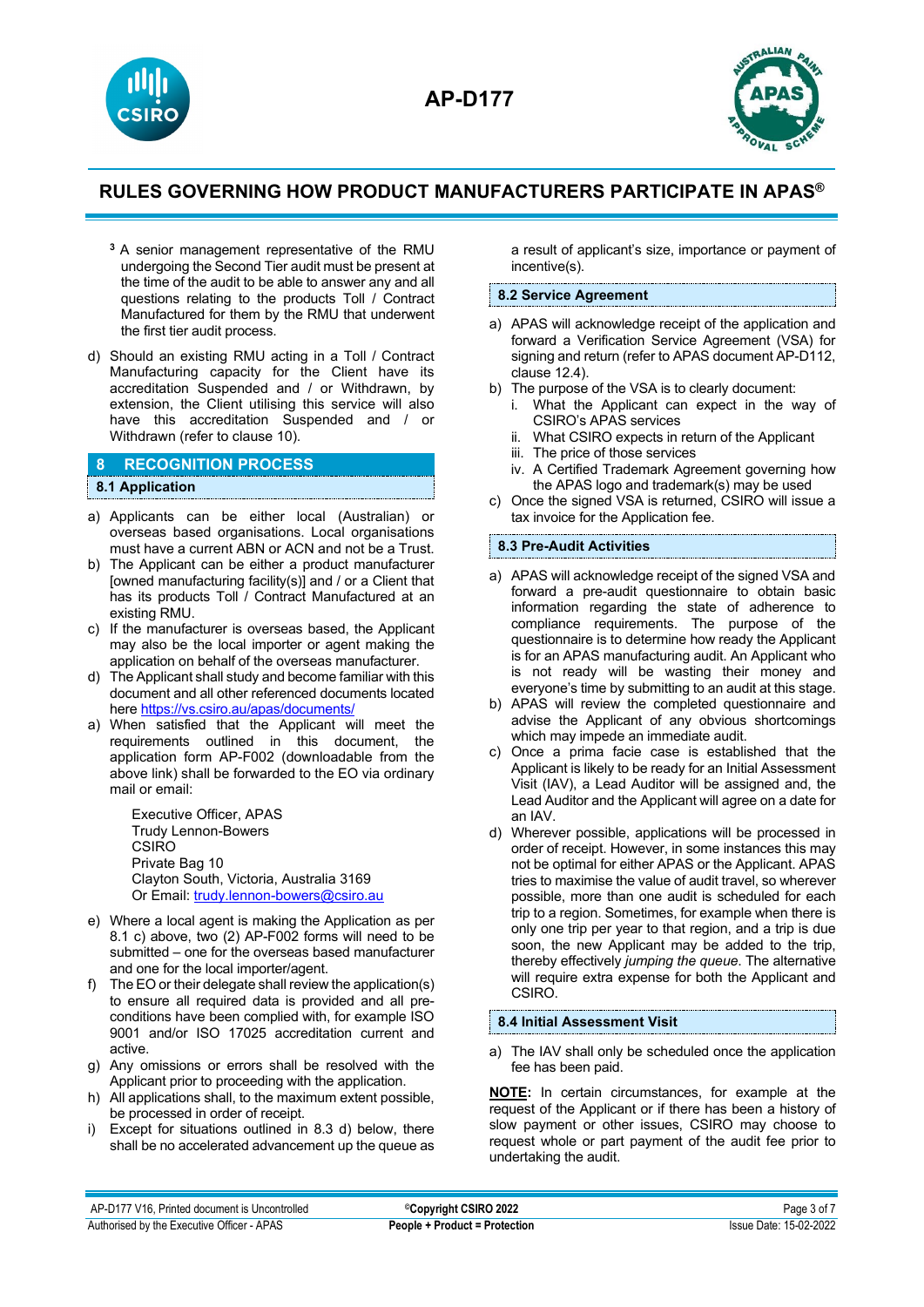



- b) The IAV shall be conducted according to the criteria in clause 7 above and APAS document AP-D174.
- c) The IAV shall be conducted by the Lead Auditor and any additional personnel necessary to ensure that any and all gaps in experience or technical knowledge of the Lead Auditor have been covered. Such additional persons shall first be approved by the Applicant prior to the IAV.
- d) The IAV Team will pay particular attention during the visit to the *culture* of the organisation – the professionalism, good corporate citizenship and general attitude of employees towards technical and QA issues in particular.
- e) At the completion of the IAV, the Assessment Team shall present a final report detailing all aspects requiring attention (non-conformances) as detected during the audit. These are typically graded as Aspects Requiring Attention (ARA), Major Non-Conformances, or Observations. Depending on the complexity of the audit, this report is typically prepared and presented within 1-2 weeks post-audit.

#### **8.5 Post-Audit Activities**

- a) Corrective actions are made by the Applicant as necessary to the satisfaction of the Lead Auditor.
- b) Evidence of corrective actions, including evidence of the actual implementation, shall be supplied. This may in some instances necessitate a further (chargeable) visit depending on the nature of the corrective actions needed. Refer to clause 8.8 below.
- c) All evidence shall be supplied to the Lead Auditor within four (4) weeks of the date of despatch of the audit report.
- d) Where evidence of corrective actions is not supplied within the required time, extension(s) may be granted if approved by the EO. If the audit is not closed within four (4) months of the audit date, the EO shall advise the Applicant that unless progress is made within the next five (5) working days, the audit and application will be terminated. There shall be no refund of any monies paid to date and any current outstanding invoices shall be immediately due.
- e) ARAs require evidence of corrective action taken to be provided to APAS before Recognition can be granted.
- Observations need to be considered but there is no requirement to immediately report any action taken. However, at the next audit, any Observations not addressed may be upgraded to ARAs.

### **8.6 Nomination of APAS Signatory**

- a) Each Applicant organisation shall nominate at least one (1) person who shall act as an APAS Signatory.
- b) RMUs may have up to four (4) APAS Signatories.
- c) There are two types of APAS Signatory:
	- i. **Formulation Signatory:** is typically a member of the R&D department or product development

section. The role of this Signatory is principally to oversee the submission of product certification application and to ensure they meet all the requirements of APAS document AP-D192.

- ii. **Production Signatory:** is typically a member of the QC or other technical department. The role of this Signatory is to ensure that certified products are made in accordance with APAS requirements – no Significant formulation changes (refer to APAS document AP-D183), no correction batches to bring a faulty batch into specification and no use away of faulty stock.
- d) In smaller organisations, one Signatory may fill both roles.
- e) Applications for Signatory status shall be made on the appropriate APAS form AP-D194.
- f) Training for a new Signatory may be delivered by either an existing Signatory or, in the case of a new Applicant, by the Lead Auditor during or immediately after the IAV. Records of the training shall be kept.

#### **8.7 Issue of Certificate of Recognition**

- a) Following a response(s) to all audit ARA's to the satisfaction of the Lead Auditor, a recommendation for Recognition shall be made to the EO who will decide on whether Recognition is warranted.
- b) If approved, a Certificate of Recognition, APAS document AP-C001, shall be issued by the Lead Auditor **provided that** all outstanding invoices have been paid.
- c) The first Certificate of Recognition shall have an expiry date twelve (12) months from the date of the IAV.
- d) Subsequent certificates, assuming there have been no significant issues or lapses detected, shall have an expiry date not more than twenty-four (24) months from the audit date.
- e) Once Client Recognition is granted by APAS, products may be submitted against relevant product specifications, refer to APAS document AP-D192.

### **8.8 Subsequent Audits**

- a) Following the IAV, the first subsequent audit shall take place approximately twelve (12) months after the IAV or at such a date acceptable to both parties.
- b) ARAs from the IAV that have not been adequately corrected or fully implemented into the manufacturing system, shall be upgraded to Major Non-Conformances and their resolution to the satisfaction of the EO shall be a condition of continuing Recognition. The determination of the acceptability of the corrective action(s) may require a Mini Audit (chargeable) in order to verify satisfactory implementation.
- c) Where a first audit report after the IAV lists more than four (4) Major Non-Conformances, the EO shall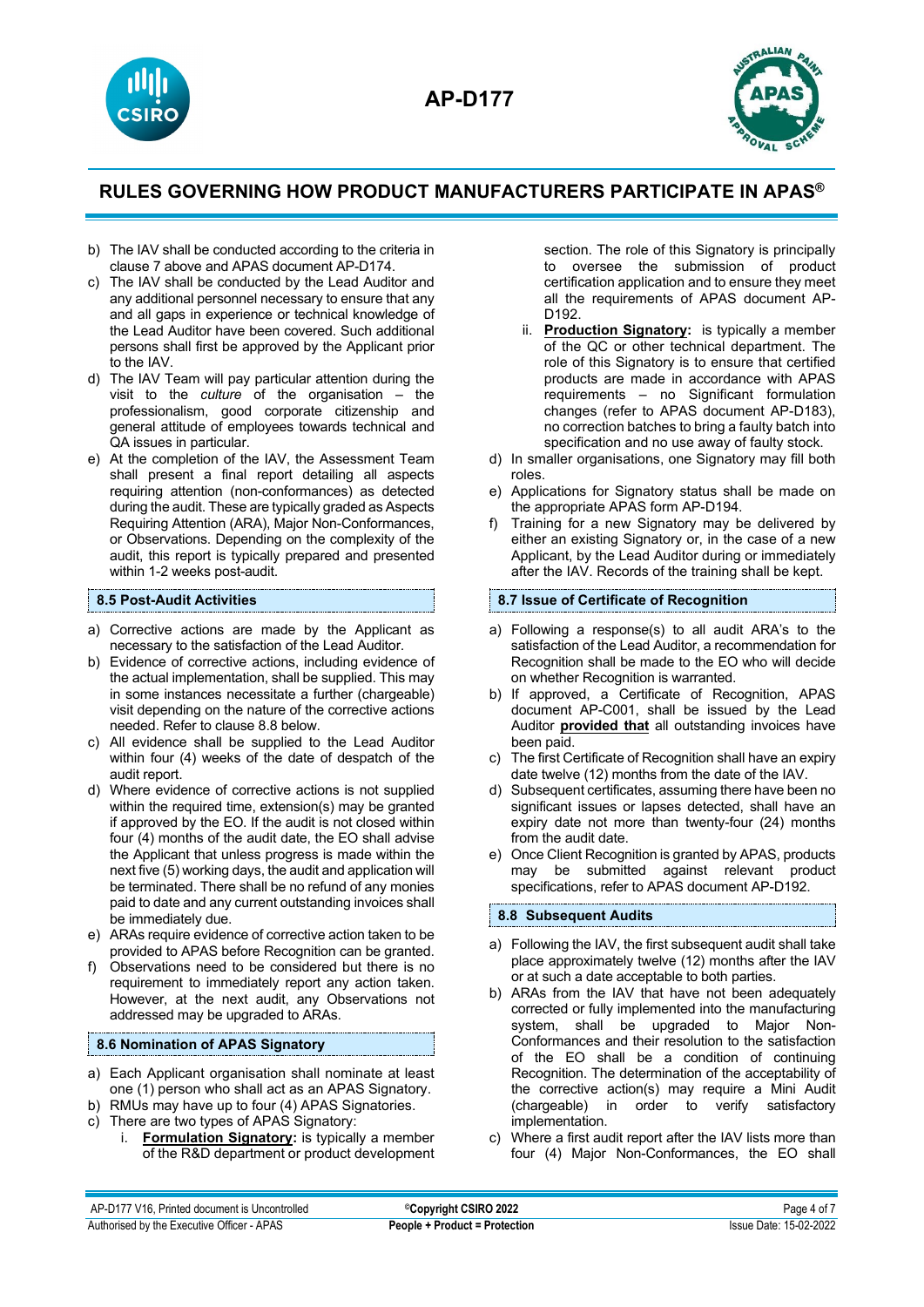



Suspend the application pending consideration by the ATAP on whether the application should be terminated.

- d) The satisfactory resolution of the first audit subsequent to the IAV shall result in the RMU going onto a twoyearly audit cycle.
- e) Depending on future audit performances, the EO may increase but not decrease the audit frequency so that APAS Member confidence in manufacturers is maintained.

## **9 POST-RECOGNITION REQUIREMENTS 9.1 System Changes**

- a) It is the responsibility of the management of the RMU and/or the APAS Signatory to inform APAS of any changes to:<br>i. The
	- i. The range of APAS-certified products manufactured
	- ii. The organisation, its ownership or management
	- iii. The quality control system including technical personnel or responsibilities in the quality assurance function
- b) Failure to do so may result in clause 10 below being implemented.

### **9.2 Surveillance Visits**

- a) Continuing compliance to APAS requirements is ensured through a system of ongoing audits or surveillance visits. The initial post-Recognition surveillance visit will take place typically twelve (12) months after Recognition. Subsequent surveillance visits will typically occur at twenty-four (24)-month intervals, assuming a satisfactory surveillance outcome previously.
- b) The EO may decide that a more frequent surveillance program is warranted where there have been lapses in the system or breaches of compliance requirements deemed to be of a serious nature.

### **9.3 Proficiency Testing Program**

- a) In order to provide APAS Members with confidence that the technical aspects of the RMU's operations continue to be under a level of control sufficient to ensure continuing consistent product quality, a program of Proficiency Testing (PT) has been established for all laboratories that do not hold AS ISO/IEC 17025 accreditation.
- b) APAS requires that laboratories **without** AS ISO/IEC 17025 accreditation participate in at least two (2) PT programs of four (4) tests per calendar year, at their own expense.
- c) APAS requires that laboratories **with** AS ISO/IEC 17025 accreditation participate in one (1) PT program of four (4) tests every (2) two years, at their own expense, as per the requirements of maintaining their

ongoing AS ISO/IEC 17025 accreditation once achieved.

d) Proficiency testing programs shall be conducted by agencies formally recognised as competent in conducting such services in accordance with the requirements of APAS document AP-D178.

### **9.4 Certification of Products**

- a) Once the Client's manufacturing facility has achieved RMU status, product(s) can then be submitted requesting certification to defined APAS specifications. Refer to APAS document AP-D192 for further instruction on the application process.
- b) The timeframe between the attainment of RMU recognition and initial product submissions by the RMU is set at two (2) years maximum.
- c) Should the RMU have extenuating circumstances and be unable to submit within this timeframe, the EO must be contacted, and their needs discussed on a case by case basis.
- d) There may be manufacturing facilities that choose to obtain RMU status in order to produce products in a Toll / Contract manufacturing capacity (refer to clause 3.1 for definitions of Contract Manufacture and Toll Manufacture). If this is the case, these facilities must be considered on a case by case basis and a suitable timeframe between RMU attainment and product certification be determined by the EO in conjunction with the manufacturer.

### **10 WITHDRAWAL OF (RMU) RECOGNITION 10.1 General**

- a) When certain issues have been breached, the EO may withdraw Recognition from a Client. This withdrawal is a two-stage process: Suspension followed by Withdrawal.
- b) Typical issues initiating such action are:
	- i. Where the Client or any of its key members have been convicted of fraudulent or other criminal activity
	- ii. Where in a civil case the Client, its products or any of its employees have been found to be wholly or partly responsible for any loss or damage due to a failure of a coating(s)
	- iii. Where the Client has been placed in liquidation
	- iv. Where the actions of the Client or any of its employees have brought the reputation of APAS or CSIRO into disrepute
	- v. Where the Client has failed to comply with the basic principles under which APAS is established:
		- Any external accreditation such as AS/NZS ISO 9001 or AS ISO/IEC 17025 has been withdrawn; or
		- Failure to participate in proficiency testing; or
		- Failure to embrace the principles of continuous improvement.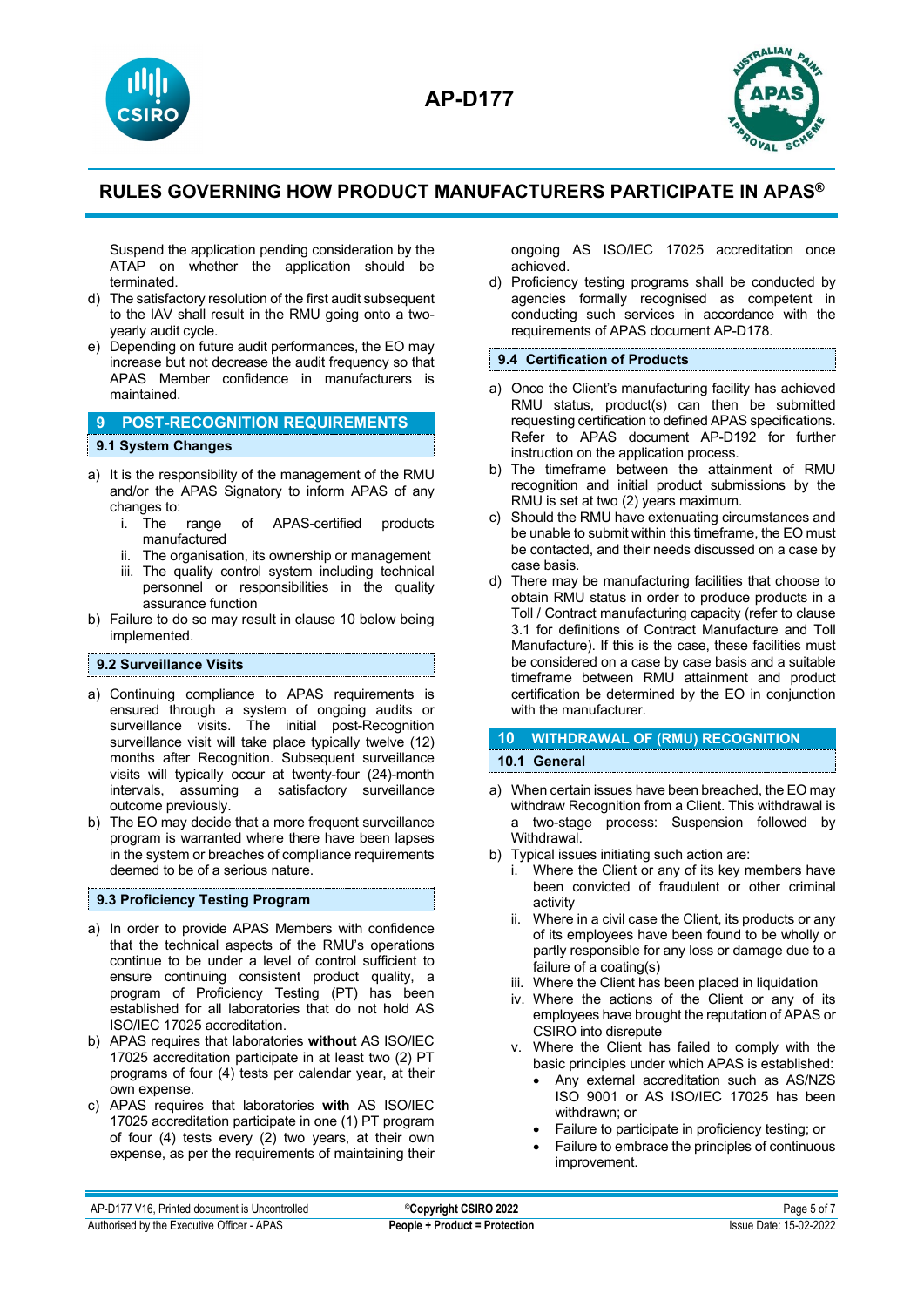



- vi. Where the Client persistently refrains from implementing lawful actions issued by the EO, for example audit corrective actions, continuous improvement actions, non-payment of accounts.
- vii. Where the Client has more than one manufacturing site, all of which operate under a single corporate management system and where one or more sites have satisfied the condition(s) for Suspension of RMU status, production of APAS certified products at the offending RMU shall cease until the detected issue(s) is rectified (and the Suspension Notice is withdrawn).
- c) Should the Suspension Notice be upheld and RMU status be Withdrawn, either:
	- No further manufacture of APAS certified products shall occur at the offending site (but may continue at other site(s) or
	- ii. APAS certification for all products continuing to be made at the offending site (and other sites) shall be withdrawn.
- d) Under 10.1 c) above, RMU management or the former APAS Signatory shall promptly advise APAS as to the direction the Client intends to take with respect to manufacture of APAS certified products affected by the Withdrawal of RMU status.

### **10.2 Withdrawal Process**

- a) Where the EO believes that one or more of the issues in clause 10.1 above have been breached, a written Notice of Suspension shall be provided to the Client. The manufacturer shall have ten (10) working days to provide the EO with a case for closing the Notice of Suspension.
- b) After ten (10) working days, the EO shall prepare a case for consideration by the ATAP detailing the circumstances of detection and issue(s) which caused the Notice of Suspension to be raised. The EO shall attach to the submission all documentation received from the manufacturer. The submission to the ATAP shall be distributed by the most expedient means.
- c) The ATAP may request clarification or additional information, but within one (1) calendar month of receipt of the submission, the ATAP shall provide the EO with a recommendation for action. This shall comprise either:
	- i. Uphold the Notice of Suspension
	- ii. Reject the Notice of Suspension
- d) The EO may vary the timing requirements (in clause 10.2 b) and c) above) depending on the calendar situation, for example Easter, Christmas etc.
- e) All proceedings up to this stage shall be between the EO and ATAP only and shall be treated as Commercial-in-Confidence.

## **10.3 Withdrawal of Recognition**

- a) If the Notice is upheld, the EO shall advise the Client in writing and publish the Withdrawal of Recognition on the APAS website and to APAS Members.
- b) Withdrawal shall be for a minimum of six (6) months.
- c) Withdrawal shall simultaneously involve the retraction of all product approval certifications.
- d) Should an existing RMU acting in a Toll / Contract Manufacturing capacity for the Client have its accreditation Suspended and / or Withdrawn, by extension, the Client utilising this service will also have this accreditation Suspended and / or **Withdrawn**

#### **10.4 Reinstatement of Recognition**

- a) Reinstatement shall only be considered at the conclusion of the period of Suspension.
- b) Reinstatement shall be considered as a new application for Recognition and shall be initiated by the Client.

### **11 COMPLAINTS AND APPEALS**

- a) Clients may lodge a complaint or an appeal against a decision made by the APAS Certification Body, Certification Scheme, Scheme Owner or any of its processes or personnel.
- b) Appeals and complaints shall be subject to the process detailed in APAS document AP-D004.